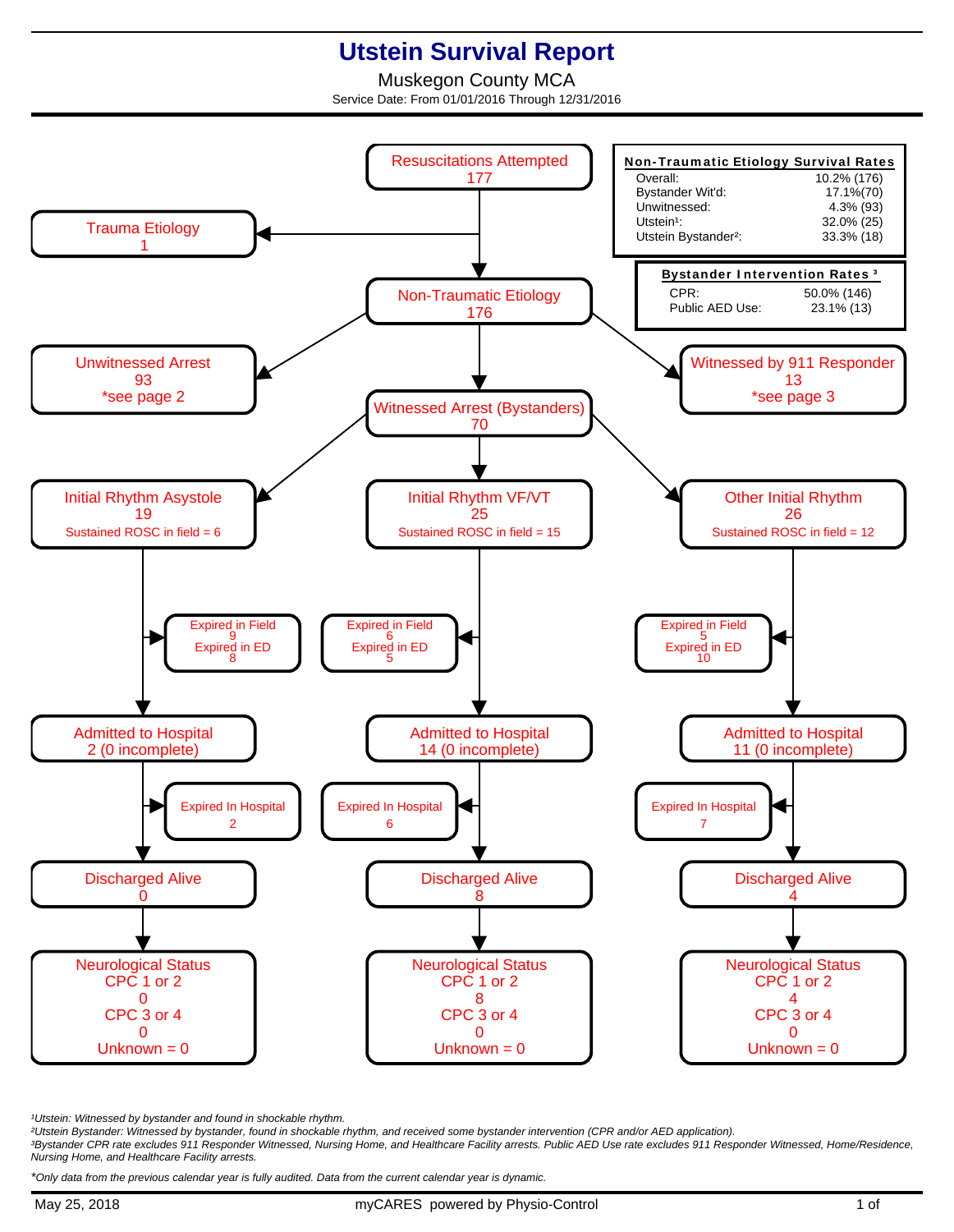## **Utstein Survival Report**

Muskegon County MCA Service Date: From 01/01/2016 Through 12/31/2016